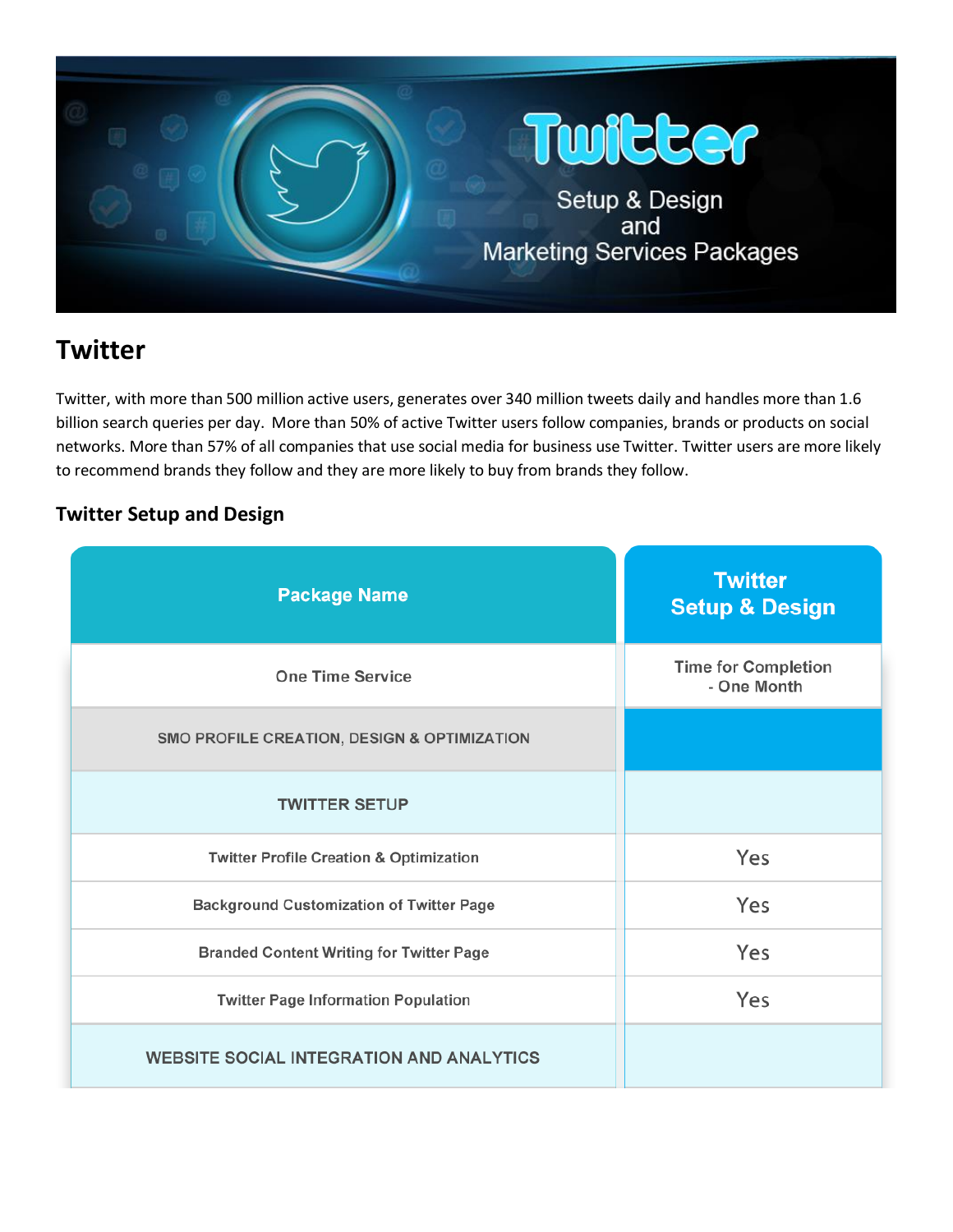| Social Sharing and Social Interaction Buttons<br>Installed on Website and Blog | Yes |
|--------------------------------------------------------------------------------|-----|
| Social Media Analytics Installation - Google Analytics via Website             | Yes |
| <b>MISCELLANEOUS SERVICE ITEMS</b>                                             |     |
| <b>Dedicated IP Services</b>                                                   | Yes |
| <b>REPORTING AND AUDITING</b>                                                  |     |
| <b>Internal Report Auditing and Analysis</b>                                   | Yes |
| <b>Work Reports</b>                                                            | Yes |
|                                                                                |     |

## **Twitter Marketing Services Packages**

Here are our Twitter Marketing Services Packages to help your business succeed further:

| <b>Package Name</b>                                                                | <b>Twitter</b><br><b>Small</b> | <b>Twitter</b><br><b>Medium</b> | <b>Twitter</b><br>Large |  |
|------------------------------------------------------------------------------------|--------------------------------|---------------------------------|-------------------------|--|
| Recommended<br><b>Minimum Duration</b><br>- can run for one month only, if desired | 6 Months                       | 6 Months                        | 6 Months                |  |
| <b>MONTHLY TWITTER MARKETING SERVICES</b>                                          |                                |                                 |                         |  |
| <b>SOCIAL MEDIA SERVICES</b><br><b>BREAKDOWN</b>                                   |                                |                                 |                         |  |
| <b>TWITTER MARKETING</b>                                                           |                                |                                 |                         |  |
| <b>Tweets</b>                                                                      | 10                             | 20                              | 30                      |  |
| <b>Backlink Building</b><br>from Tweets                                            | Yes                            | Yes                             | Yes                     |  |
| Twitter<br><b>Follower Acquisition</b>                                             | 10                             | 15                              | 20                      |  |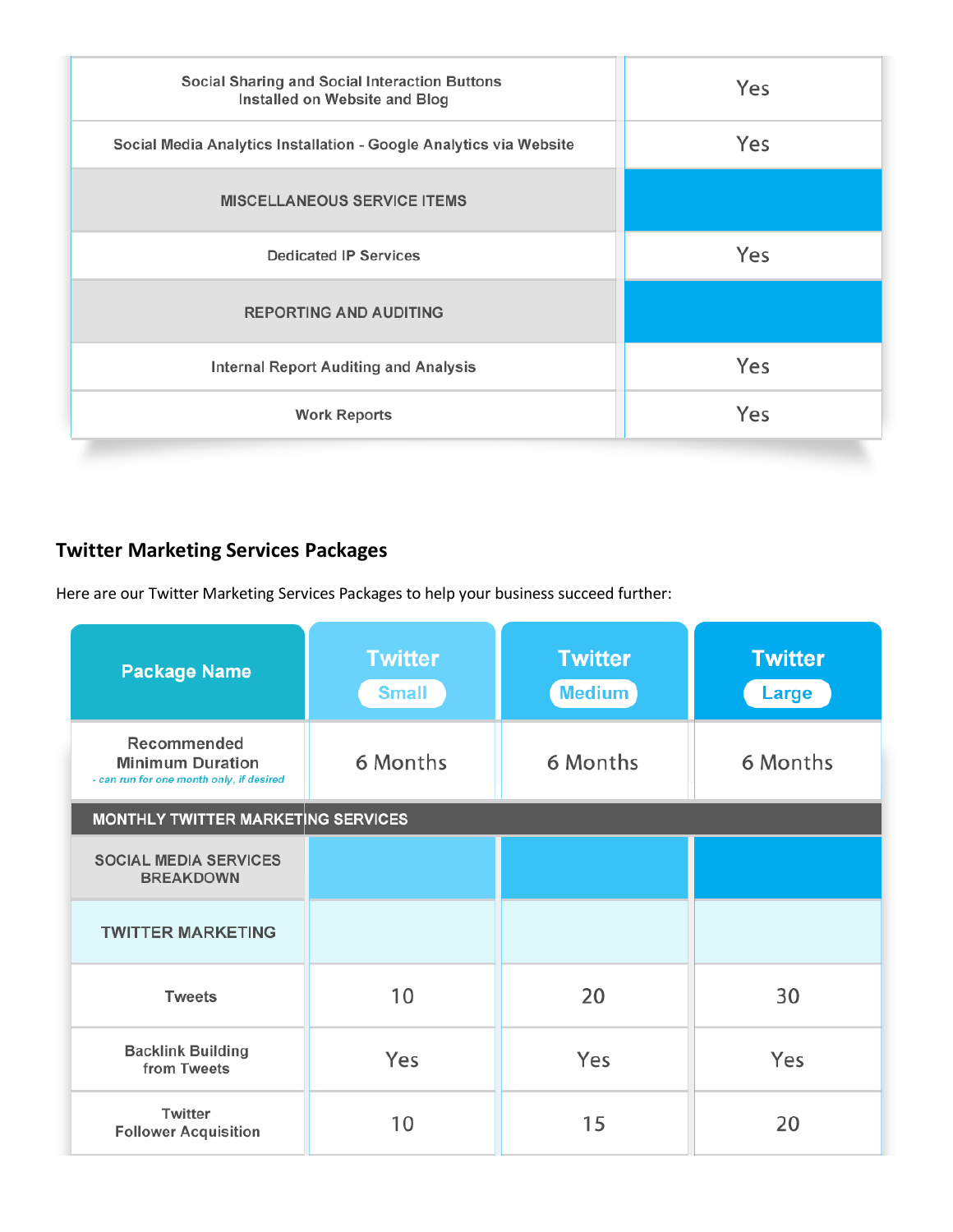| <b>MISC SERVICE ITEMS</b>                       |     |     |     |
|-------------------------------------------------|-----|-----|-----|
| <b>Dedicated IP Services</b>                    | Yes | Yes | Yes |
| <b>REPORTING AND AUDITING</b>                   |     |     |     |
| <b>Internal Report Auditing</b><br>and Analysis | Yes | Yes | Yes |
| <b>Work Reports</b>                             | Yes | Yes | Yes |
| <b>Social Media Analytics</b>                   | Yes | Yes | Yes |

## **Twitter Profile Creation & Optimization**

Twitter is a real-time micro-blogging service where mini-messages ("tweets") are sent by users to share their ideas and links to sites they like. The tweets are restricted to 140 characters in length, including spaces, and this has forced many users to find creative ways to get their messages across.

To start, we'll be asking for accurate details that we can use to start building your business' own Twitter page. These include an Email Address, the desired Name of the Twitter profile, the Location of the Business, and a Profile Picture. Target keywords can also be inserted into the "About" section of the profile upon request.

If there is already a Twitter Profile that you would like us to use, we would need to ask for the access details for it (Username and Password), and we will be optimizing it for added visual appeal and target audience impact.

## **Background Customization of Twitter Page**

By changing the background, Twitter users have the opportunity to put their own visual spin on their profile. We will be customizing your Twitter background (the background image that visitors see when they view your Profile) to help you maximize the number of followers you can get.

We'll be asking you to provide us with the images that we will customize and insert in your Twitter Profile background.

## **Branded Content Writing for Twitter Page**

First impressions are crucial, and for many, Twitter may be the first instance where they encounter your brand. To give them a proper introduction, the content of the page must be consistent with how the brand is displayed elsewhere.

We will be writing branded content to post on your Twitter Page, with particular attention to the "About Us" section, to give customers a proper preview of the company or business. It is also important to assure loyal customers that your voice is the same, no matter where they find you.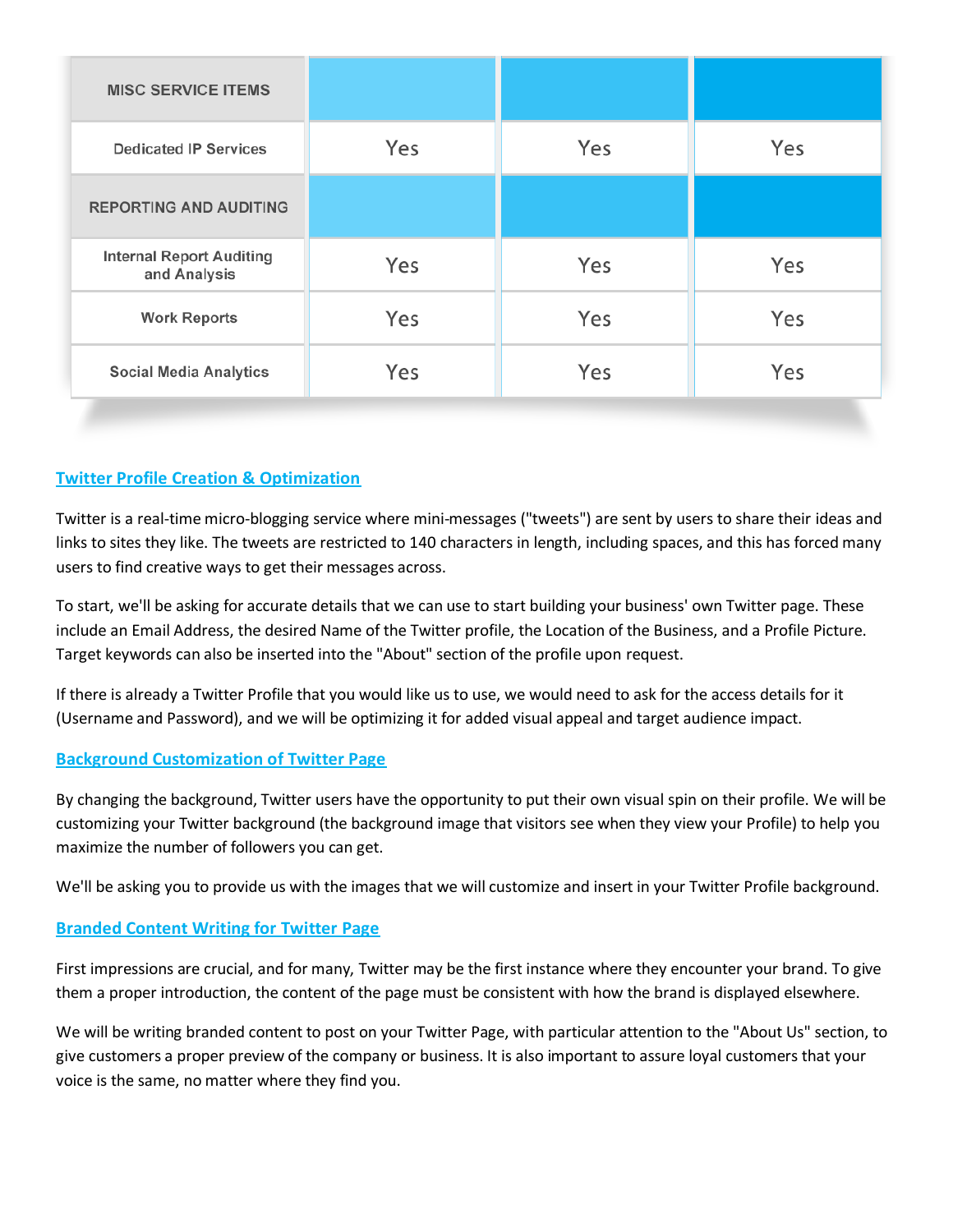## **Twitter Profile Information Population**

Credibility is important in the world of social networking, and that credibility can be measured partly by how easily people can get to know you. Sharing information about yourself is a great place to start.

For the Twitter Profile, we will be uploading information and contact details that are sent to us for specific use there.

## **Social Sharing and Social Interaction Buttons Installed on Website and Blog**

To increase customer engagement, it is ideal to give them the opportunity to interact with you. Customers who enjoy your company's services and offerings will want to know how to get in touch. While email and customer hotlines are still around, Social Media is fast becoming a preferred alternative.

To this end, we will also be installing buttons onto your website and blog that will refer customers to your Twitter Page.

## **Social Media Analytics Installation - Google Analytics via Website**

Google Analytics has incorporated a Social feature which shows traffic data gathered through Social Media websites. This is a great tool to measure the efficiency of the Social Media campaign which is why we will install Google Analytics onto the website as part of Social Integration. We will need to request for FTP and CPanel access to the website in order to install Google Analytics.

If the website already has Google Analytics installed, we would need to request our Gmail account to be provided Administrator access to it.

#### **Dedicated IP Services**

We use dedicated IP Services for your campaign to make sure we do not encounter any problems with Social Media site's local security.

## **Internal Report Auditing and Analysis:**

For your convenience, we will make sure that reports will include only relevant information, and the most significant trends and inferences will be determined from the data.

#### **Work Reports**

All tasks will be tracked throughout the whole month and are reflected on the monthly report which includes all progress and final outcomes.

#### **Tweets**

With regular tweets, we will ensure that your Twitter profile has credibility and presence on the social network. An online presence cannot be successfully established without activity, and this is especially true for Twitter, where realtime updates are the main source of the platform's value.

#### **Backlink Building from Tweets**

Tweets are also a good opportunity to generate traffic to your site. By incorporating links to your site into tweets, we increase the chances of people visiting your website, where they can learn more about your services and offerings.